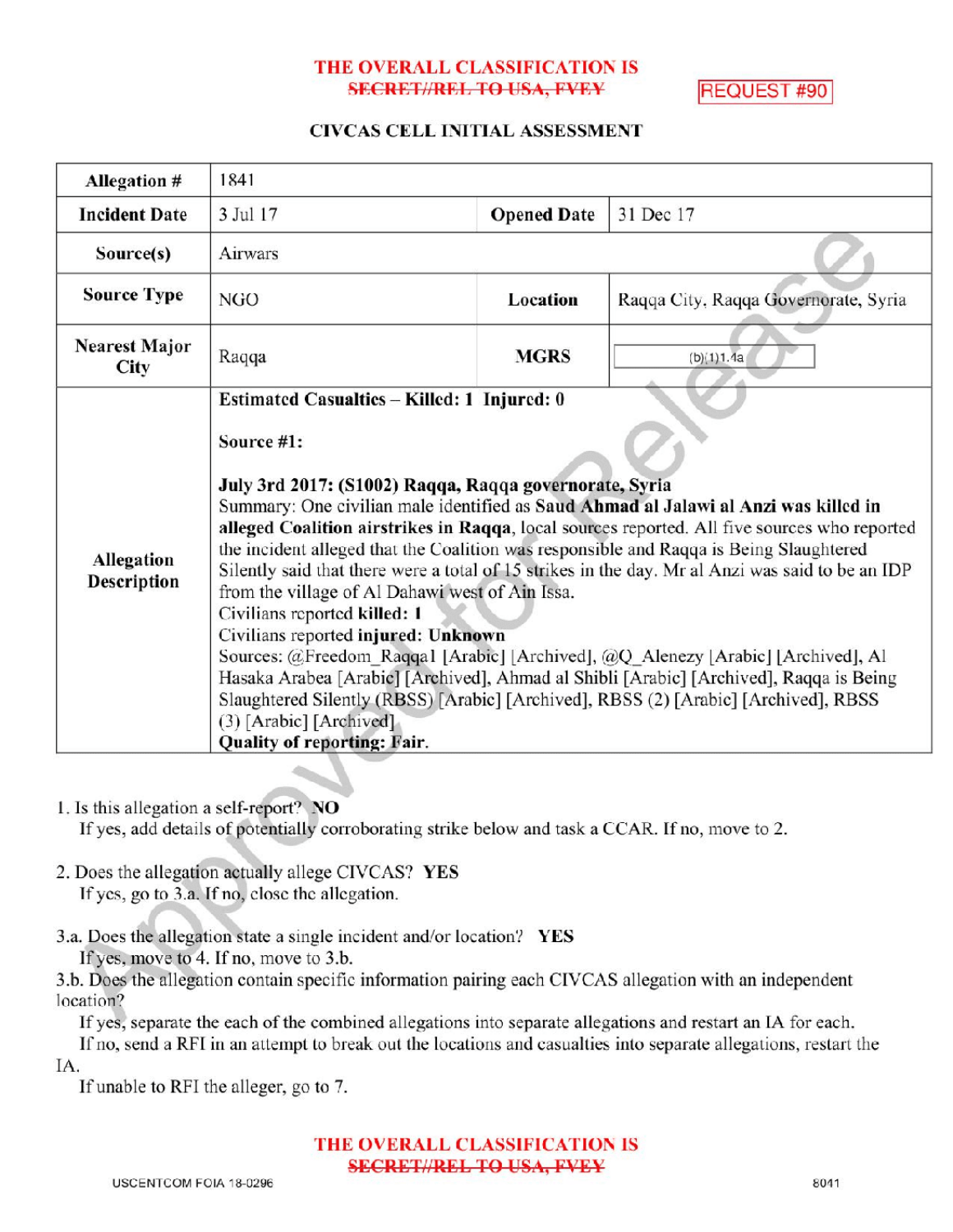## THE OVERALL CLASSIFICATION IS SECRETIAREL TO USA, EVEY

4. Does the allegation contain:

a) <sup>a</sup> way to identify <sup>a</sup> 48 hour date range? YES

b) a specific location?  $NO$ 

If yes to BOTH, go to 7. If EITHER are no, then go to 5.

5. Does the allegation contain:

a) <sup>a</sup> way to identify <sup>a</sup> 48 hour date range? YES

b) a specific time of day or timeframe?  $NQ$ 

c) a general location? YES

If yes to ALL three, then go to 7. If ANY are no, go to 6.

6. Does the allegation contain:

a) Video or photo evidence of CIVCAS that can be used to narrow the date/ time or location of the allegation? If yes, go to 7. If no, go to 6.b. NO (Analyst Comment: Photographs of bomb damage included in the Airwars July Enhanced Geolocations do not help narrow down the date, time or location for this allegation.)

# b) Are there at least two corroborating sources (total of 3) that independently reported the allegation?<br>If yes, go to 7. If no, go to 6.c. **YES** If yes, go to 7. If no, go to 6.c.

c) Any high quality sources?

If yes, go to 7. If no, go to 6.d.

d) Specific facts that warrant a search for strikes? If yes, go to 7. If no, close the allegation.

7.a. Does the allegation contain sufficient information on the time, location and details to conduct a search for

strikes? NO If yes, go to  $8$ . If no, go to  $7.b$ .

7.b. Explain in detail why there is insufficient information on the time, location, and details to conduct a search for strikes.

Recommend that an RFIbe submitted to Airwars asking for more specifics as to the location of the allegation. Request neighbourhood within Raqqa City as well as prominent landmarks, major thoroughfares and buildings at/near the location of the alleged strike.

In the event further details are not forthcoming, suggest that this allegation be closed.

IZ & SY MAT: CAOC log: CJTF log

IZ CJFLCC log, -email (Start 18 MAY 2017):

SY

THE OVERALL CLASSIFICATION IS SECRET//REL TO USA, FVEY